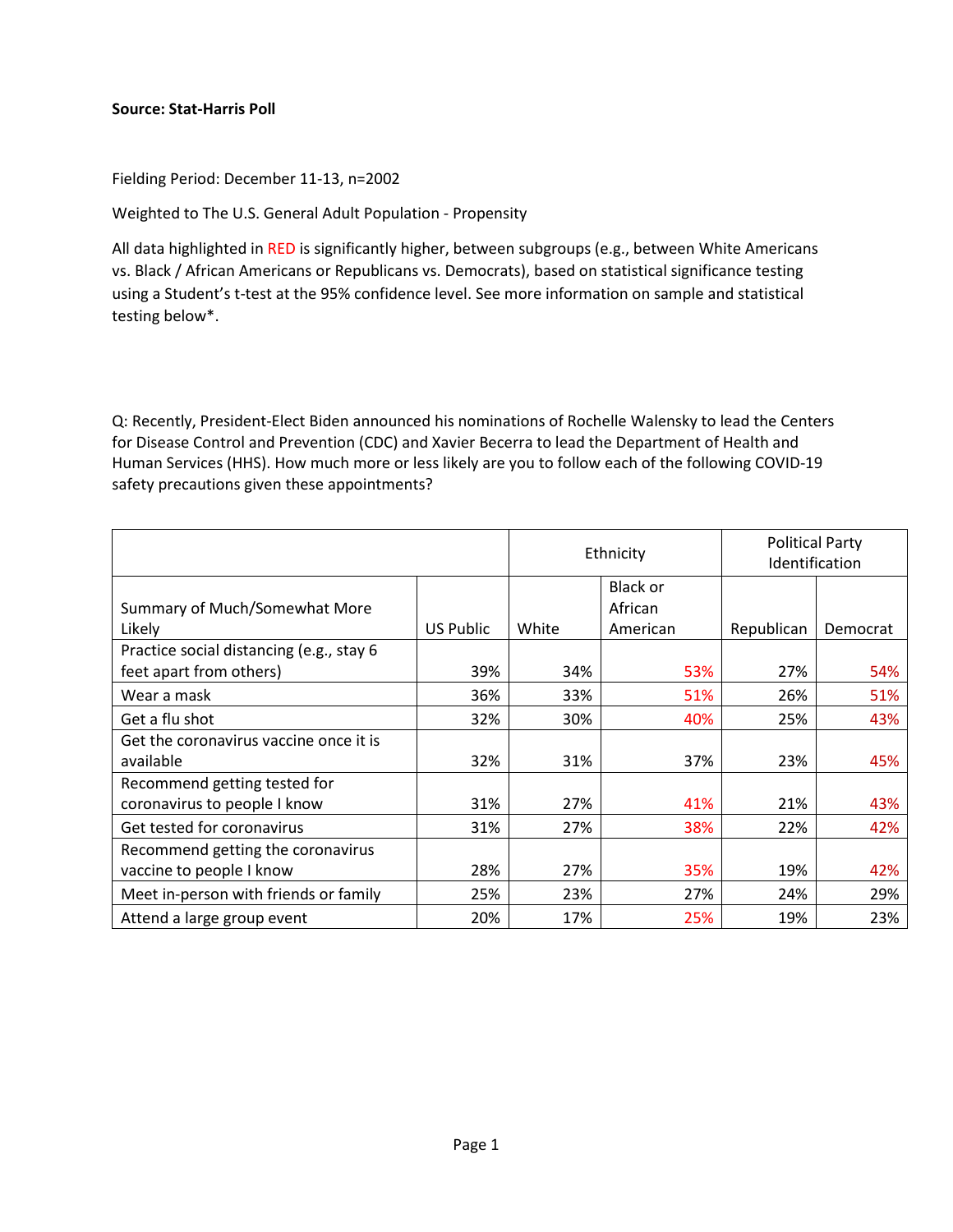Q: As you may know, earlier this year President Trump withdrew the U.S.'s membership in the World Health Organization and redirected funding elsewhere due to their response to the COVID-19 pandemic. President-Elect Biden has said he would reengage with and fund the World Health Organization. Do you agree or disagree with Biden's decision?

|                            |           | Ethnicity |                     | <b>Political Party</b><br>Identification |          |
|----------------------------|-----------|-----------|---------------------|------------------------------------------|----------|
|                            |           |           | Black or<br>African |                                          |          |
|                            | US Public | White     | American            | Republican                               | Democrat |
| Strongly/Somewhat Agree    | 64%       | 61%       | 75%                 | 38%                                      | 86%      |
| Strongly/Somewhat Disagree | 36%       | 39%       | 25%                 | 62%                                      | 14%      |

Q: Do you support or oppose President-Elect Biden's decision ask Dr. Anthony Fauci to serve as Chief Medical Adviser in his administration?

|                           |           | Ethnicity |     | <b>Political Party</b><br>Identification |            |          |
|---------------------------|-----------|-----------|-----|------------------------------------------|------------|----------|
|                           |           |           |     | <b>Black or African</b>                  |            |          |
|                           | US Public | White     |     | American                                 | Republican | Democrat |
| Strongly/Somewhat Support | 72%       |           | 71% | 79%                                      | 50%        | 88%      |
| Strongly/Somewhat Oppose  | 28%       |           | 29% | 21%                                      | 50%        | 12%      |

Q: To what degree do you believe Biden Administration should mandate each of the following COVID-19 safety precautions?

|                                 |           | Ethnicity |                         | <b>Political Party</b><br>Identification |          |
|---------------------------------|-----------|-----------|-------------------------|------------------------------------------|----------|
|                                 |           |           | <b>Black or African</b> |                                          |          |
|                                 | US Public | White     | American                | Republican                               | Democrat |
| Wearing a mask in public        | 75%       | 74%       | 77%                     | 60%                                      | 87%      |
| Receive a COVID-19 test if they |           |           |                         |                                          |          |
| feel sick                       | 73%       | 73%       | 71%                     | 58%                                      | 85%      |
| Ban gatherings of more than 10  |           |           |                         |                                          |          |
| people                          | 66%       | 66%       | 70%                     | 48%                                      | 83%      |
| Temporarily close non-essential |           |           |                         |                                          |          |
| businesses like gyms and        |           |           |                         |                                          |          |
| restaurants                     | 58%       | 57%       | 65%                     | 43%                                      | 73%      |
| Receive a COVID-19 vaccine      | 56%       | 54%       | 58%                     | 41%                                      | 72%      |